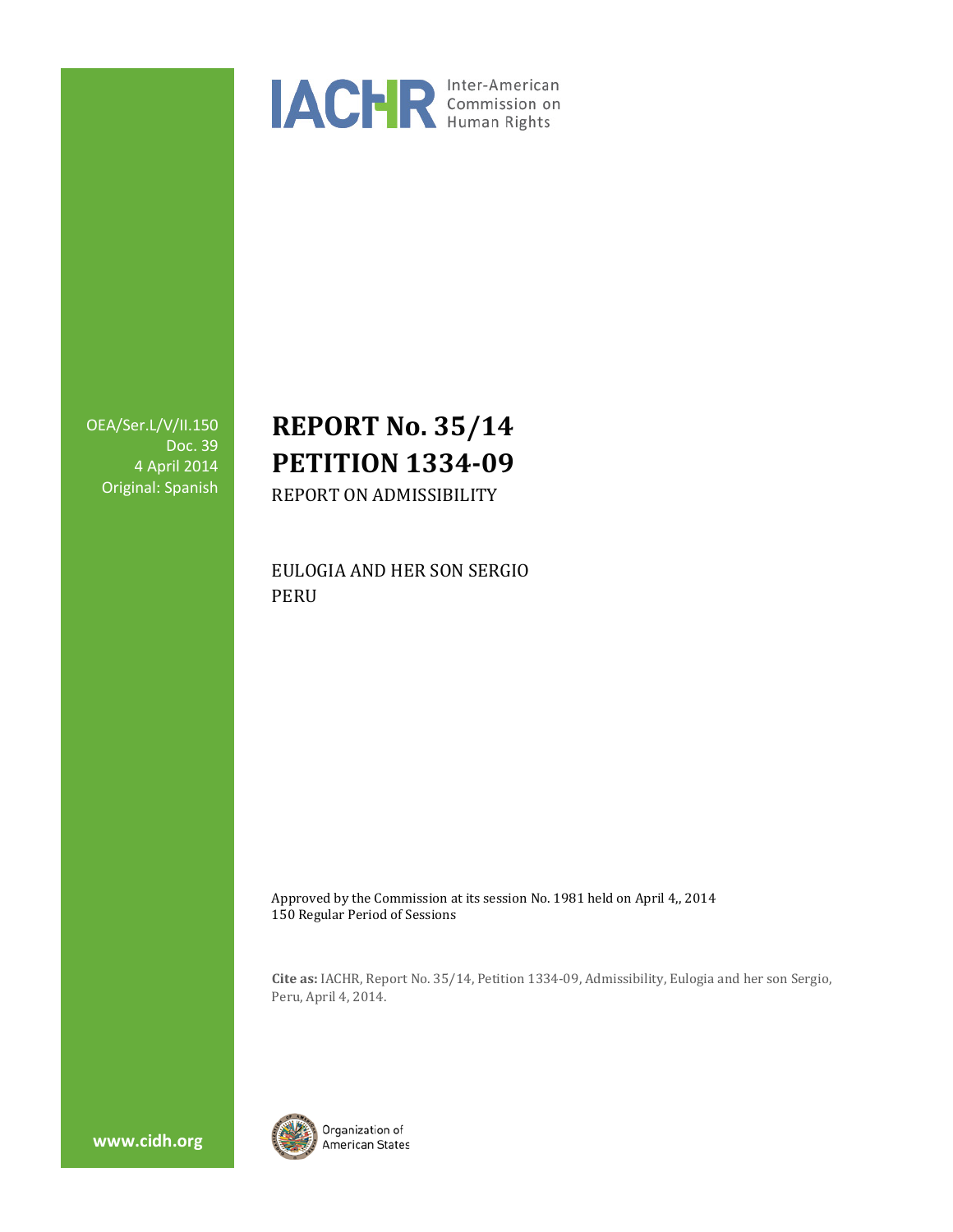#### **REPORT NO. 35/14** PETITION P-1334-09 ADMISSIBILITY EULOGIA AND HER SON SERGIO[1](#page-1-0) PERU APRIL 4, 2014

#### **I. SUMMARY**

1. On October 27, 2009, the Inter-American Human Rights Commission (hereinafter, "the Commission," "the Inter-American Commission," or "the IACHR") received a petition submitted by the *Vicaría de Solidaridad de la Prelatura de Sicuani* [Vicarage of Solidarity of the Prelature of Secuani] (agency of the Catholic Church), in representation of Mrs. Eulogia and the child Sergio Jesús (hereinafter, "the petitioners"), alleging the responsibility of the Republic of Peru (hereinafter, "the State," "the Peruvian State," or "Peru") for the purported violation of rights enshrined in the American Convention on Human Rights (hereinafter "the Convention" or "the American Convention") to the detriment of Eulogia, Sergio and their family.

2. The petitioners have alleged that the Peruvian State is responsible for the inadequate medical care Mrs. Eulogia received at a public clinic during and after delivery, which led to her child, Sergio Jesús, being dropped at the moment he was born. As a result, Sergio Jesús, age 10 at the time this report was drafted, was severely disabled, physically, intellectually and sensorially, in addition to suffering pain and chronic convulsions. They have alleged that since the child was born they have not received appropriate medical attention to treat his condition and that the criminal proceedings brought were ineffective. In light of the foregoing, they have alleged a violation of guarantees of judicial protection, provided for under Article 25 of the Convention and violation of the right to health protected under Article 10 of the Additional Protocol to the American Convention on Human Rights in the Area of Economic, Social and Cultural Rights (hereinafter, "the Protocol of San Salvador").

3. For its part, the State has requested that the Commission declare the petition inadmissible because it is [seeking] a fourth instance, inasmuch as the situation had already been investigated and ruled on by domestic court and because the petition has come about as a result of the petitioner's disagreement with the ruling of the Superior Court of Justice of Cusco in proceedings in which all judicial guarantees had been ensured. Additionally, the State has alleged that the petitioner has not exhausted all domestic remedies aimed at ensuring reparations through civil proceedings, as the petitioner should file a civil suit for damages. The State added that it is currently providing the alleged victims medical treatment through the Comprehensive Health Service [*Servicio Integral de Salud*] program.

4. Without prejudging the merits of the complaint, after having analyzed the position of the parties and fulfillment of the requirements stipulated in Articles 46 and 47 of the American Convention, the Commission has decided to declare the case admissible for purposes of reviewing the claim with regard to purported violations of rights enshrined in Article 4, 5, 8, 19, 25, and 26 of the American Convention in relation to Article 1(1) thereof, and Article 7 of the Inter-American Convention on the Prevention, Punishment and Eradication of Violence against Women in relation to Article 24 of the American convention. The Commission has further decided to notify the parties and order publication of the report in its Annual Report to the OAS General Assembly.

### **II. PROCESSING BY THE COMMISSION**

<span id="page-1-0"></span>֧֞֝֬֝֬֝֬֝֬֝֬֝֬֝

5. On October 2, 2009, the petitioners lodged a petition that was registered under No. P-1334-09. The petition was forwarded to the Peruvian State on October 12, 2010, granting the State two months to submit its observations in keeping with the provisions of Article 30(2) of the IACHR's Rules of Procedure.

 $^{1}$ As Sergio is a child, the IACHR has decided not to publish their names in order to protect his identity.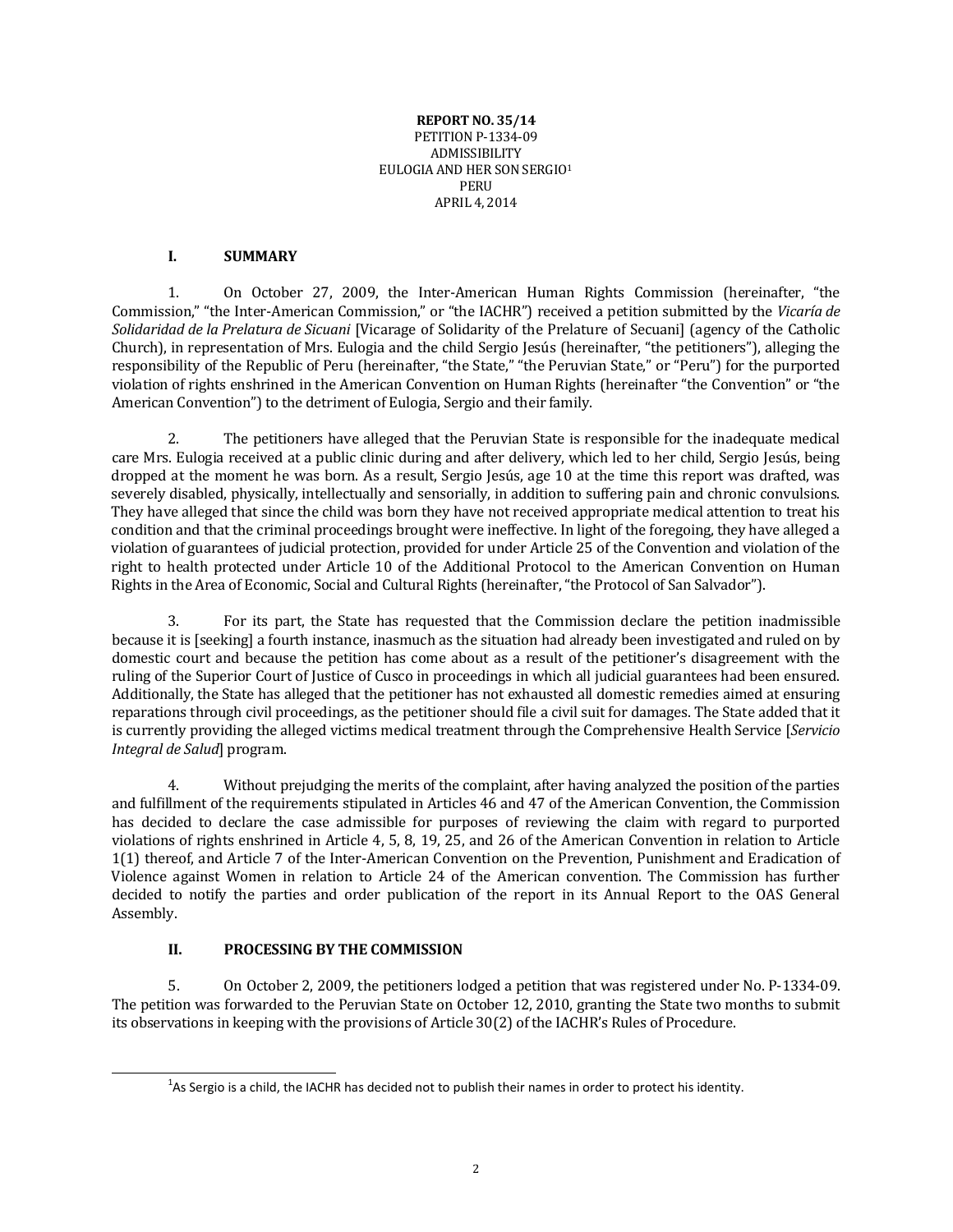6. The Commission received observations from the State on June 13, 2011, which were sent to the petitioners on August 8, 2011. The petitioners submitted their observations on January 5, 2012, which were forwarded to the State on May 22, 2012. The Commission received observations from the State on August 29, 2013. The petitioners presented additional information on April 4, 2013. All communications were duly transmitted.

### **III. POSITION OF THE PARTIES**

### **A. Position of the Petitioners**

7. The petitioners have alleged that on August 10, 2003, between 6 and 8 in the evening, Mrs. Eulogia, an indigenous Quechua woman belonging to the *campesina* community of Layme in the Cusco region, was taken from her home to the Public Health Center of the Yanaoca District because she presented symptoms of going into labor. The petitioners state that her partner, Jaime, the obstetrician, Marina Aguilar Tacusi, and a man and a woman who were medical assistants, also rode in the ambulance.

8. The petitioners have stated that they arrived at the Yanaoca Health Center around 8:20 in the evening and the obstetrician, Marina Aguilar, took the couple to the delivery room, where she laid Mrs. Eulogia down, telling her she would soon return. The petitioners have further stated that the obstetrician had gone home to get a coat, leaving Mrs. Eulogia alone with her husband in the room and not returning until after the birth.

9. The petitioners have alleged that as the labor pains became increasingly intense and frequent, Jaime went to the hall to yell for help from medical personnel, but he found no one. Upon return to the room, Mrs. Eulogia had felt the need to urinate and asked her partner to give her the bedpan and help her squat down. At that point she felt the baby's head coming out of her vagina, and therefore asked her partner to look for someone to help them. The petitioner began to scream, "I am giving birth."

10. The petitioners have recounted that at that point Jaime once again went to the hall yelling for someone to help them. After a few moments, a nurse name Gladys Limachi Queso came to the delivery room, and seeing Eulogia squatting down proceeded to raise her up. The petitioners have stated that Mrs. Eulogia begged the nurse not to raise her up, that the baby was coming out and that she should help her give birth in that position; however, the nurse grabbed Mrs. Eulogia's arm and told her partner to do the same in order to hoist her up on the bed that was almost a meter high. At that moment the baby was born, violently crashing into the cement floor, hitting his head and cutting the umbilical cord.

11. The petitioners have alleged that the nurse took the unconscious child from the floor while she yelled for the rest of the medical personnel, who at that point appeared in order to attend to the newborn who was not crying or moving.

12. The petitioners have recounted that the next day at 10 a.m. the child and mother were driven to the Cusco Regional Hospital, 70 kilometers away, where they arrived around 12 noon. According to Eulogia, she was accompanied in the ambulance by a person known as "the tooth-puller," a medical assistant and medical intern. The petitioners have contended that the child was admitted, but the mother was not immediately treated at the hospital entrance, although bleeding and with a uterus that was 10-centimeters dilated, because the proper papers had not been sent. The petitioners have submitted the evaluation report from Cusco Regional Hospital, which indicated that the woman [Eulogia] was "brought by Yanaoca health personnel, without having notified the obstetric center's team, abandoning the patient without reporting either her physical condition or the aforementioned patient's method of delivery, or the comprehensive health system SIS [*sic*]." The petitioners have stated that Jaime had had to return to their province, two hours away by car, in order to find said papers.

13. As for the newborn, the petitioners have indicated that he was admitted to the hospital for approximately two weeks, without favorable results. The petitioners have stated that the child currently suffers from irreversible cortical blindness due to brain damage, hypoxic-ischemic encephalopathy due to traumatic brain injury at birth, and for this reason the child convulses constantly, cannot speak, see or walk, uses diapers, cries non-stop as if he were suffering and is on his mother's back most of the time.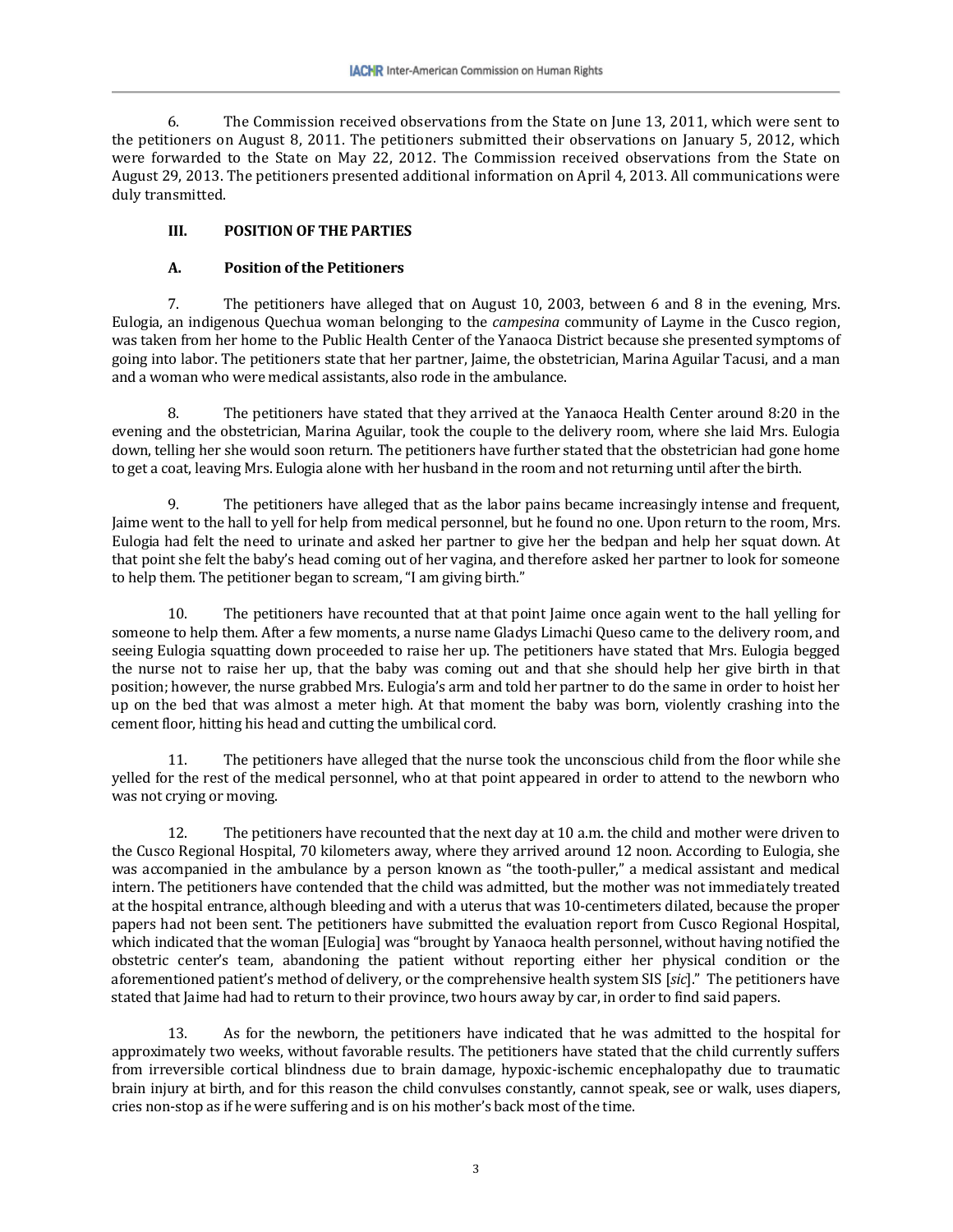14. The petitioners have recounted that on August 27, 2003, the baby's parents went to the Yanaoca Health Center so the doctor could follow up on Sergio's health condition, but the nurse Gladys Limachi Queso had closed the entrance door on them and had yelled vulgar and humiliating words at them, even threatening Jaime, telling him that he was very young and might at some point need the services of the Health Center. As a result of the foregoing, the petitioners have stated that the couple left with tears in their eyes, had felt completely humiliated, helpless and fearful of returning to the health center. The petitioners have stated that the child has not received appropriate medical care and has only been given analgesics when he has had a fever. They have further stated that the child has received no treatment to relieve his pain, nor has he received physical therapy or evaluation.

15. The petitioners have stated that the child's parents went to the Yanaoca Provincial Human Rights Commission to lodge a complaint on September 4, 2003. They have added that the police investigation began on September 1, 2003, and the judicial investigation on October 30, 2003.

16. The petitioners have indicated that on September 5, 2006, the Public Ministry brought charges against Gladys Limache Queso, Frida Delgado Montesinos, Marina Aguilar Tacusi, Juan Carlos Peláez Zegarra and Alberto Heber Zamolla Triveño for the crime of aggravated endangerment or neglect of persons in danger to the detriment of Eulogia y Sergio.

17. According to the information provided by the petitioners, the Canas Mixed Jurisdiction Court [*Juzgado Mixto de Canas*] heard the joint criminal case against the defendants, brought under case No. 105-2003. In said proceedings, the decision to indict Frida Delgado Montesinos was withdrawn due to a lack of evidence, and Gladys Limache Queso's sentence was not read in the defendant's absence. The Canas Mixed Jurisdiction Court handed down 3 convictions, the first on December 11, 2008, of Juan Carlos Peláez Zegarra; the second, on December 22, 2008, of Alberto Heber Zamalloa; and the third, on December 29, 2008, of Marina Aguilar Tacusi, for the crimes of neglect of a minor or impaired individual in a situation of grave and imminent harm to their health, followed by grievous bodily harm.

18. The petitioners have provided information indicating that the judgment of December 11, 2008 was appealed and the Superior Court of Justice of Cusco handed down a judgment in the second instance on March 23, 2009, acquitting the four defendants as the Court considered that the wording of the punishable conduct—"expose [to danger]" and "neglect"—required willful intent [*actuación dolosa*] in which the agent must knowingly and willfully expose and neglect the person in the face of a specific danger, which had not been shown.

19. The petitioners have alleged they filed an appeal for annulment of the acquittal, but said appeal was rejected on April 30, 2009 and notified on May 8 of that same year. In this respect, the petitioners have contended that although Peruvian law states that summary proceedings are to last 180 days, in this case there was an unjustified delay as the proceedings lasted a total of five years and six months. The petitioners have stated that in the appeal the Court had not given value to significant evidence such as the obstetrician's administrative penalty memorandum, which highlighted her direct responsibility in the events for having neglected Eulogia. The petitioners have provided information indicating that the visual inspection took place on January 22, 2004, four months after the complaint was filed. In the inspection report provided by the petitioners, it states that the Yanaoca Health Center measured less than 300 square meters, was one sole story and had insufficient space for the functioning of the administrative offices, examining rooms, and inpatient wards. Additionally, the aforementioned report states that there were old blood stains on the walls, that the place showed a lack of cleanliness and asepsis, and lacked water service.

20. The petitioners have also claimed that the State has the obligation to provide for the necessary mechanisms to punish those responsible for an unlawful act, and may not hide behind the excuse of an inadequate description of a criminal offense in order to acquit those responsible and perpetrate [*sic*] impunity.

21. The petitioners have alleged that the Peruvian State incurred international responsibility for failing to offer the conditions and guarantees for the safe delivery of Eulogia, who belongs to one of the most vulnerable groups of Peru, as she is a poor, indigenous, *campesina* woman. The petitioners have highlighted that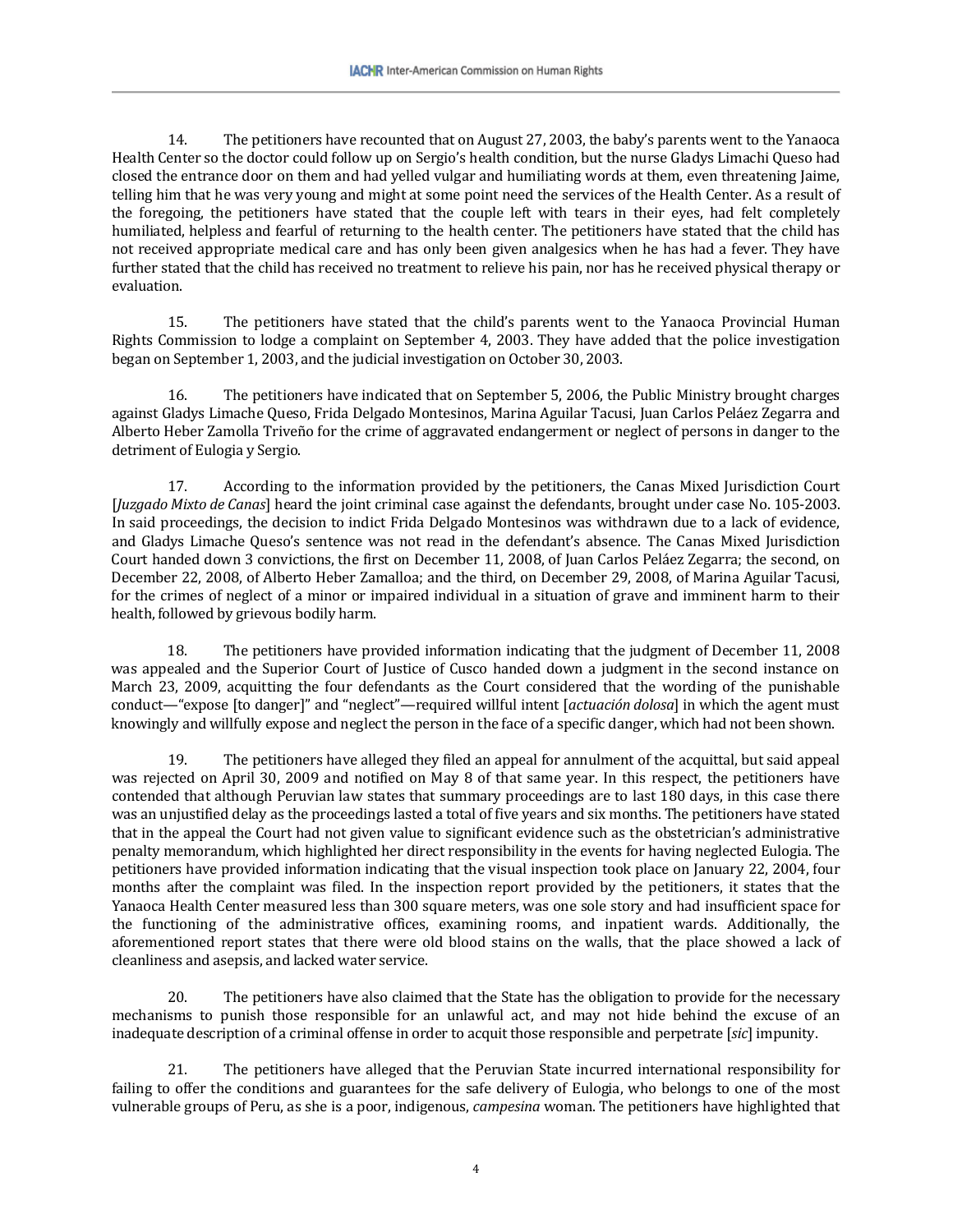this negligence gave rise to serious and permanent injury to the child Sergio's personal integrity and that the State did not punish the persons responsible for such acts, nor have they provided comprehensive reparations to the victims, despite involving public health services.

22. Additionally, the petitioners have contended that the State has not taken the necessary steps to ensure the child's access to the best health possible through specialized care in line with his current condition. Although the child is covered by the Comprehensive Health System, this is a general system for the population that lives in extreme poverty and is not a specific response to Sergio Jesús' case. According to Eulogia, in 10 years she has not received even one pill for the child's convulsions and when she goes to the health center she is only given vitamins or amoxicillin if the child has a fever.

23. For the foregoing reasons, the petitioners consider that the Peruvian State is responsible for the violation of the rights protected under Article 25 of the American Convention and Article 10 of the Additional Protocol to the American Convention on Human Rights in the Area of Economic, Social and Cultural Rights.

### **B. Position of the State**

24. The State has alleged that the petition is inadmissible in keeping with Article 47(b) of the American Convention as it fails to describe facts that may constitute a violation of rights guaranteed under said Convention. In this regard, the State has argued that a domestic investigation was carried out, which complied with the guarantees of due process and concluded with a final judgment. The State has indicated that although the results were unfavorable for the appellants, this does not mean a violation of judicial protection has taken place.

25. As a result of the foregoing, the State has alleged that to seek to have the IACHR review said domestic ruling would mean that the Commission is undertaking the role of a fourth instance and that this is not within its remit, nor in keeping with its competencies. The State has emphasized that the Inter-American Human Rights System is of a supplemental, subsidiary and supporting nature, and in accordance with the competencies conferred on its oversight bodies, among those the Inter-American Commission, such bodies may not act as a fourth instance.

26. The State has highlighted that it is not the competence of the Commission to review domestic court rulings, judgments, decisions, or similar, nor may it question the assessment criteria that judicial bodies apply in the cases that go forward in proper proceedings that respect the guarantees of due process provided for in the Peruvian Constitution and the American Convention.

27. The State has indicated that the criminal proceedings that were brought based on the facts in question concluded with a judgment issued by the Cusco Superior Court of Justice, Decentralized and Itinerant Mixed Courtroom of Canchis-Sicuani on March 23, 2009, which overturned the first instance judgment convicting the defendants and providing for payment of civil reparations. The State has further indicated that the main consideration of the Court in overturning the conviction was that the facts of the case revealed no willful intent [*dolo*] on the part of the defendants.

28. The State has added that the petitioners had ready access to the remedies provided for under the domestic legal system in order to act in said proceedings, and at the same time has pointed out that the defendants are entitled to the same right. Indeed, this is why the defendants lodged an appeal, which was decided in their favor. The State has argued that it is unviable for the Commission to be questioning legal opinions and considerations that the national court held when deciding to acquit the defendants of criminal liability.

29. Additionally, the State has alleged that the petitioners could have filed a civil suit for damages. The State has pointed out that Article 1969 of Peruvian Civil Code, which regulates compensation for culpable damages and damages for arrears provides that, "Whoever out of willful intent or negligence causes harm to another is required to pay compensation. The perpetrator has the burden of disproving there has been willful intent or negligence." According to what the Peruvian State has alleged, the petitioners did not make use of this domestic legal proceeding available to them at that time, and whose statute of limitations has unfortunately already lapsed.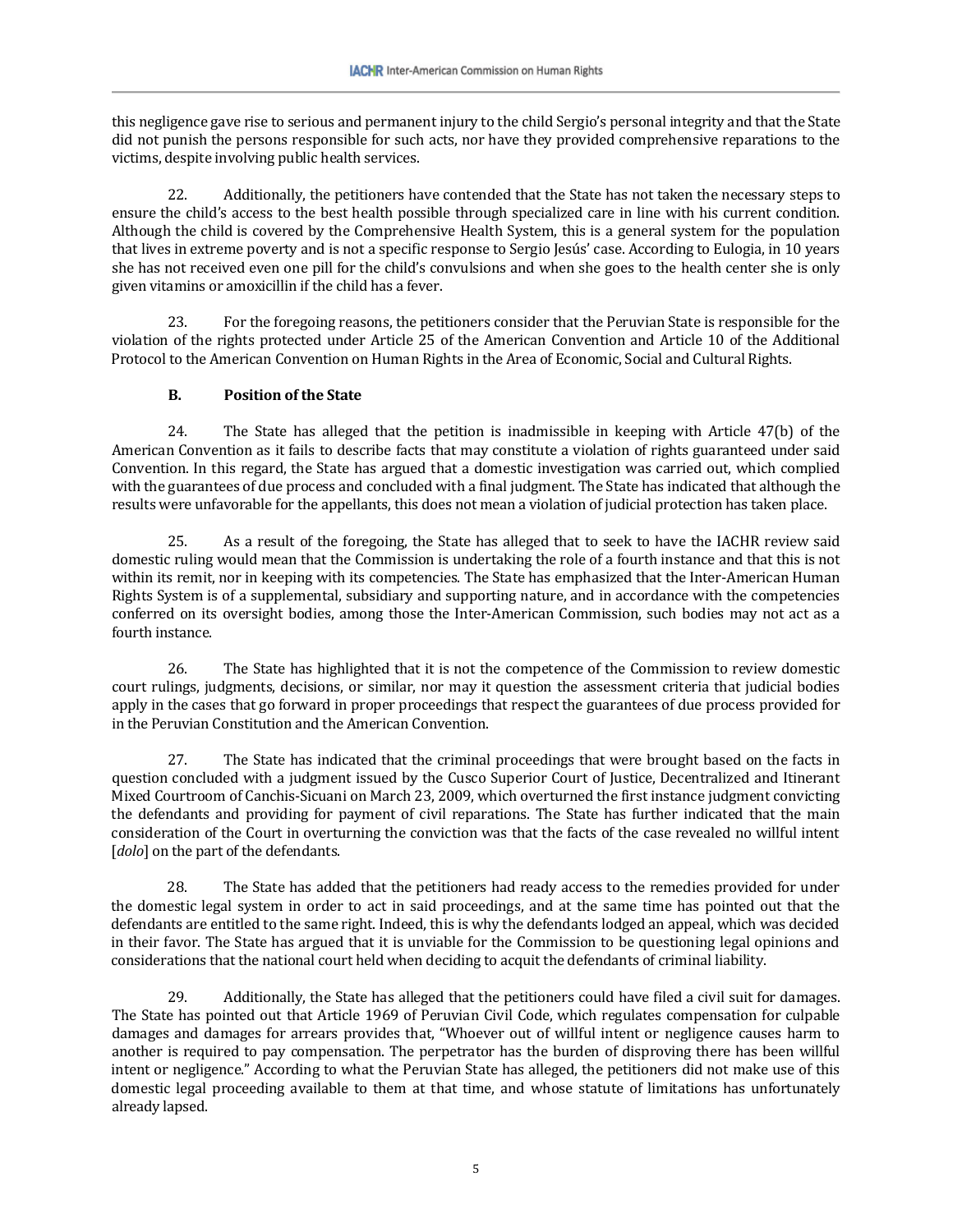30. Finally, the State has contended that the Ministry of Health has reported that Eulogia and Sergio are covered by the Comprehensive Health Service. For this reason, they are guaranteed health care coverage pursuant to current regulations and may receive the medical treatment they require in the health establishment in their jurisdiction and, if they require more specialized attention, may be referred to an establishment with more sophisticated services. Furthermore, if there is an emergency they may receive the pertinent care under their Health Service coverage at any health establishment of the Ministry of Health. The State has further contended that, pursuant to the American Convention and Article 19(6) of the Additional Protocol to the American Convention on Human Rights in the Area of Economic, Social, and Cultural Rights, the right to health is not a right that may be invoked under the individual petition system.

31. For the foregoing reasons, the Peruvian State has requested that the IACHR declare the case inadmissible pursuant to the provisions set forth in Article 47(b) of the American Convention.

### **IV. ANALYSIS REGARDING COMPETENCE AND ADMISSIBILITY**

### **A. Competence**

32. The petition identifies the alleged victims as individuals with regard to whom the Peruvian State committed to respecting and ensuring the rights enshrined in the American Convention. Furthermore, in keeping with the provisions of Article 44 of the American Convention, the petitioner has standing to submit a complaint to the Commission. The Commission highlights that Peru has been party to the American Convention since July 28, 1978, when it deposited its instrument of ratification. As a result, the Commission is competent *ratione personae* to review the complaint lodged.

33. The Commission is competent *ratione loci* to consider the petition, inasmuch as it alleges violations of rights protected under the American Convention that occurred in the territory of a State party to the same. The IACHR is competent *ratione temporis* given that the obligation to respect and ensure the rights protected under the American Convention governed for the State on the date it is alleged that the violations of rights described in the petition occurred.

34. Finally, the Commission is competent *ratione materiae* as the petition adduces violations of human rights protected under the American Convention. However, the IACHR underscores that it is not competent *ratione materiae* to establish—in an independent manner—violations of Article 10 of the Protocol of San Salvador through the individual petitions system; however, it may use said Protocol to interpret other applicable provisions, in light of what is set forth in Article 29 of the American Convention[2](#page-5-0).

## **B. Requirements for Admissibility**

### **1. Exhaustion of Domestic Remedies**

35. In keeping with the generally recognized principles of international law, Article 46(1)(a) of the American Convention requires prior exhaustion of available domestic remedies in order to admit a claim alleging violations thereof. For its part, Article 46(2) of the Convention provides that said requirement to have previously exhausted all domestic remedies is not applicable when (i) the domestic legislation of the state concerned does not afford due process of law for the protection of the right or rights that have allegedly been violated; (ii) the party alleging violation of his rights has been denied access to the remedies under domestic law or has been prevented from exhausting them; or (iii) there has been unwarranted delay in rendering a final judgment under the aforementioned remedies.

<span id="page-5-0"></span> $^{2}$  IACHR, admissibility report No. 29/01 of March 7, 2001, Case 12.249, Jorge Odir Miranda Cortez et al., El Salvador, paragraph 36.. ֧֞֝֬֝֬֝֬֝֬֝֬֝֬֝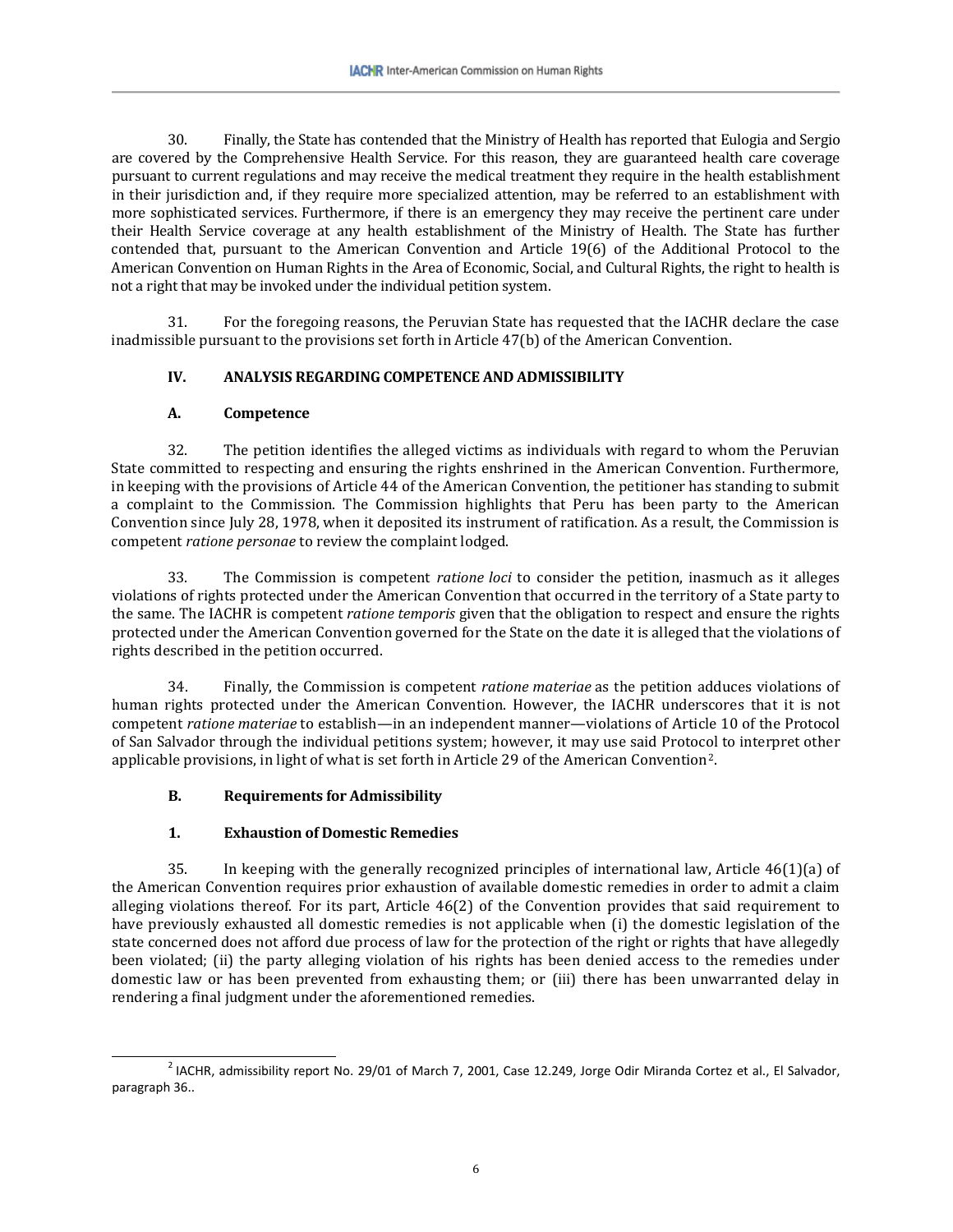36. As provided for in the Commission's Rules of Procedure and upheld by the Inter-American Court of Human Rights, whenever a State alleges that the petitioner has failed to exhaust domestic remedies, it has the burden of demonstrating that the remedies that have not been exhausted are "adequate" for remedying the alleged violation, which means that the function of such remedies under the domestic legal system is suitable for protecting the legal right that has been infringed<sup>[3](#page-6-0)</sup>.

37. The Court, as well as the Commission, has held on repeated occasions that "[...] the rule which requires the prior exhaustion of domestic remedies is designed for the benefit of the State, for that rule seeks to excuse the State from having to respond to charges before an international body for acts imputed to it before it has had the opportunity to remedy them by internal means[4.](#page-6-1) Therefore, if the alleged victim raised the issue by any lawful and appropriate alternative under the domestic juridical system and the State had the opportunity to remedy the matter within its jurisdiction, then the purpose of the international rule has thus been served[5.](#page-6-2)

38. The petitioner's plea falls within the exception to prior exhaustion of domestic remedies provided for under Article 46(2)(a) of the Convention, which provides that said exception shall apply when "the domestic legislation of the State concerned does not afford due process of law for the protection of the right or rights that have allegedly been violated." The Commission notes that the merits of the petitioner's claim are grounded in an alleged failure to ensure legal due process through access to effective and prompt remedies to the actions or omissions of public officials and the grave consequences their conduct has had for the child and his mother, leading to a situation of ongoing suffering for more than ten years.

39. The State for its part alleges that the petition has not met the requirement set forth in Article 46(1) of American Convention to have exhausted domestic legal remedies, as the petitioners did not seek to file a civil suit for compensation of damages.

40. For purposes of the admissibility of the instant case, the Commission notes that in keeping with the circumstances of the cases and differing domestic laws, persons may in these types of cases use two court proceedings: civil proceedings or criminal proceedings, if both are feasible. Pursuant to the principles of applicable international law regarding exhaustion of domestic remedies, out of the multiple remedies that the legal system may offer, it is sufficient to have exhausted [the remedies of] one of the suitable types of proceedings available.

41. In relation to the State's assertion that it was necessary to have filed a civil action for damages, the IACHR has provided that:

The requirement to exhaust domestic resources does not mean that the alleged victims are required to exhaust all remedies available to them.<sup>[6](#page-6-3)</sup>

If the alleged victim raised the issue by any lawful and appropriate alternative under the domestic juridical system and the State had the opportunity to remedy the matter within its jurisdiction, then the purpose of the international rule has thus been served<sup>[7](#page-6-4)</sup>.

<span id="page-6-0"></span><sup>3</sup> IACHR, Report No. 85/08 (Admissibility), Petition 162-06, Melba del Carmen Suarez Peralta (Ecuador), October 30, 2008, paragraph 33, and Inter-American Court of Human Rights, in the case Velásquez Rodríguez v. Honduras, Judgment of July 29, 1988. Series C No. 4, paragraphs 64 and 66; See also, Mayagna (Sumo) Awas Tingni Community v. Nicaragua. Judgment of August 31, 2001. Series C No. 79, paragraph 111; and, Maritza Urrutia v. Guatemala, Judgment of November 27, 2003. Series C No. 103, paragraph 117. ֧֞֝֬֝֬֝֬֝֬֝֬֝֬֝

<sup>&</sup>lt;sup>4</sup> Inter-American Court of Human Rights. Matter of Viviana Gallardo et al. Series A No. G 101/81, paragraph 26.

<span id="page-6-4"></span><span id="page-6-3"></span><span id="page-6-2"></span><span id="page-6-1"></span><sup>5</sup> IACHR, Report N° 57/03 (Admissibility), Petition 12.337, Marcela Andrea Valdés Díaz (Chile), October 10, 2003, paragraph 40; and IACHR, Report No. 67/12, Petition 728-04, Rogelio Morales Martínez (Mexico), July 17, 2012, paragraph 34.

 $6$  IACHR, Report No. 40/08, Petition 270-07, Admissibility, I.V., Bolivia, July 23, 2008, paragraph 70.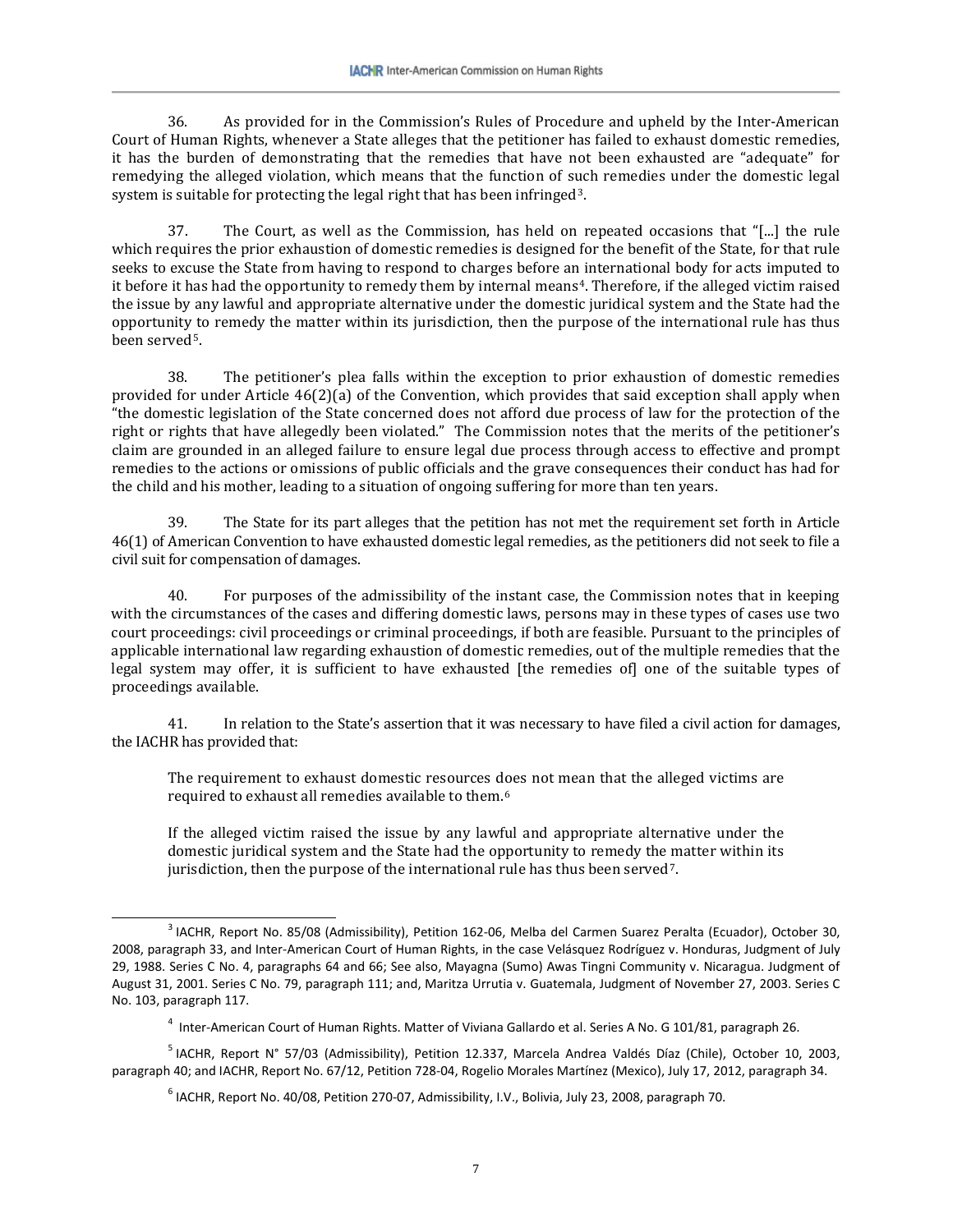42. In the instant case, the petitioners opted for criminal proceedings. Under these proceedings, the last decision was notified on May 8, 2009, pursuant to which the acquittal of the defendants was made final. In keeping with the foregoing, the Commission considers that the domestic remedies in this case have been exhausted.

#### **2. Deadline for Submitting the Petition**

43. Article 46(1)(b) of the American Convention stipulates that for a petition to be admissible before the Commission, it must be lodged within a period of six months from the date on which the party alleging violation of his rights was notified of the final decision. In the instant case, the petition was received on October 27, 2009, and the last ruling issued by domestic courts was notified on May 8, 2009. Therefore, the Commission considers that the admissibility requirement has been met with regard to the deadline for submission.

### **3. Duplication [of Proceedings] and Res Judicata**

44. The case file does not reveal that the matter addressed in the petition is pending in any other international settlement proceedings, nor that it reproduces a petition that has already been reviewed by this or any other international body. Therefore, the requirements provided for under Articles  $46(1)(c)$  y  $47(d)$  of the Convention are considered to have been met.

#### **4. Characterization of the Facts Alleged**

45. For purposes of admissibility, it is incumbent upon the Commission to decide whether the petition describes facts that may characterize a violation, pursuant to the provisions of Article 47(b) of the Convention, or whether, in keeping with subparagraph (c) of said Article, the petition is "manifestly groundless" or "obviously out of order." At this procedural stage, the Commission is to conduct a *prima facie* evaluation, not for purposes of establishing the existence of violations of the American Convention as alleged, rather of reviewing the petition to ascertain whether it reports facts that may potentially constitute violations of rights ensured under said instrument. This review does not imply any prejudgment of or preliminary opinion on the merits of the case.[8](#page-7-0)

46. Furthermore, neither the American Convention nor the IACHR's Rules of Procedure require the petitioner to identify the specific rights that have allegedly been violated by the State in the matter brought before the Commission, although petitioners may do so. It is incumbent on the Commission, in keeping with the system's case law, to determine in its admissibility reports which provisions of the relevant Inter-American instruments are applicable and may have been violated if the alleged facts were proven based on sufficient evidence.

47. The Commission observes that the petitioners have claimed an alleged violation of guarantees of judicial protection provided for in Article 25 of the American Convention for failure to provide judicial protection in the purported facts described in the instant case. The petitioners have further claimed violation of the right to health set forth in Article 10 of the Additional Protocol to the American Convention in the Area of Economic, Social and Cultural Rights.

48. The State has alleged that the facts outlined in the petition do not constitute a violation of the rights enshrined in the American Convention, inasmuch as the State conducted a criminal investigation, which

<sup>֧֞֝֬֝֬֝֬֝֬֝֬֝֬֝</sup> [… continuation]

<sup>&</sup>lt;sup>7</sup> IACHR, Report No. 40/08, Petition 270-07, Admissibility, I.V., Bolivia, July 23, 2008, paragraph 70; Report No. 57/03, Case 12.337, Admissibility, Marcela Andrea Valdés Díaz, Chile, October 10, 2003, paragraph 40.

<span id="page-7-0"></span> $^8$  See, IACHR, Report N° 21/04, Petition 12.190, José Luís Tapia González et al., (Chile), February 24, 2004, paragraph 33.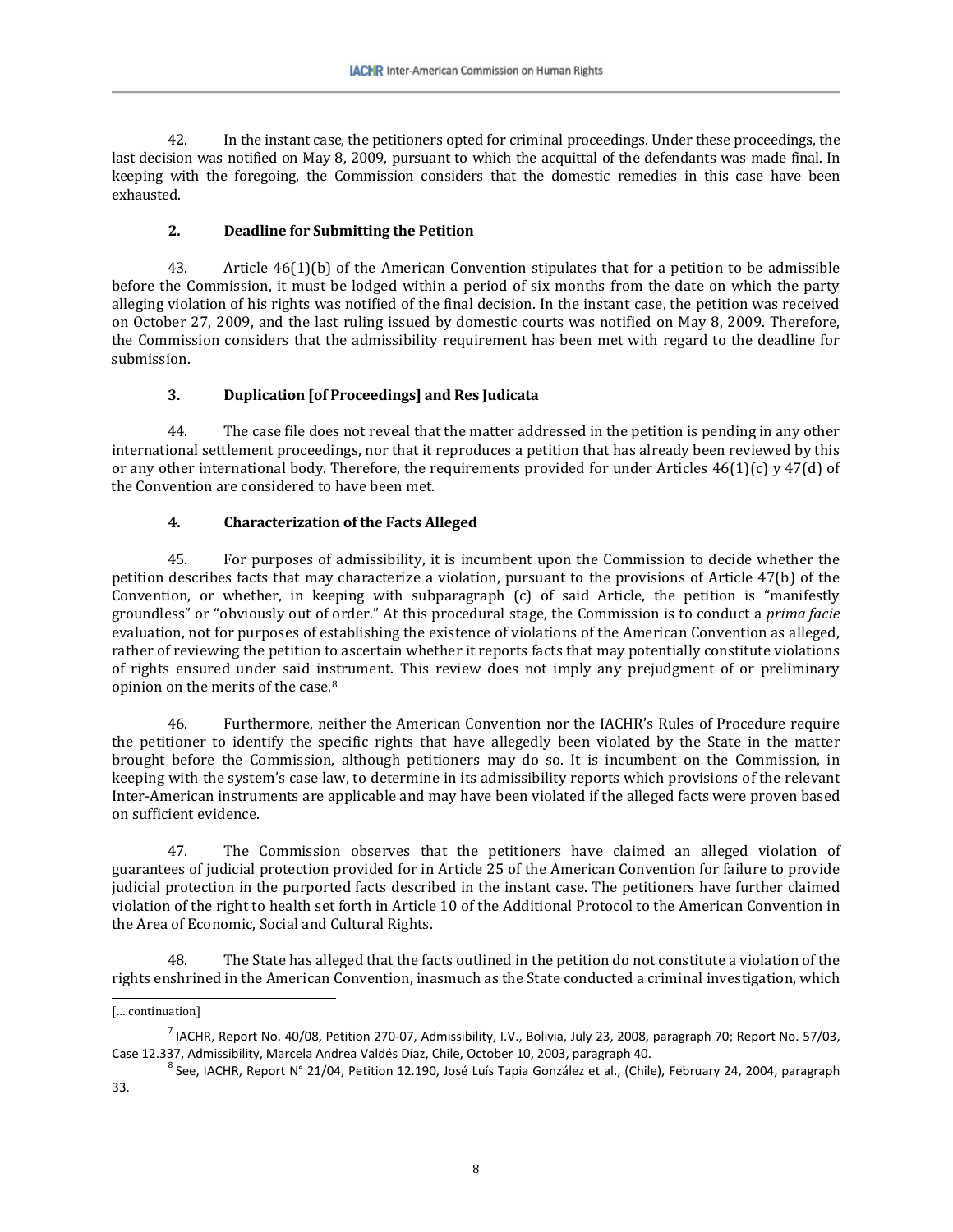complied with the guarantees of due process. The State has further alleged that [admitting] the case would be tantamount to fourth instance [review].

49. As concerns this argument of the Peruvian State with regard to a fourth instance [review], the Inter-American Court has provided that in order to conclude that a case is of this kind, "the applicant would need to apply to the Court to review the decision of the domestic court, […] without, in turn, alleging that such decision was a violation of international treaties over which the Court has jurisdiction."<sup>[9](#page-8-0)</sup> In this case, the petitioners have not requested review of the acquittal arising from the criminal proceedings, rather that a decision be made as to whether the entire proceedings were in keeping with the obligation to adequately investigate and punish the acts that allegedly violated the human rights of Sergio Jesús, Mrs. Eulogia, and their family.

50. The Commission notes that the alleged facts that occurred before, during and after Sergio's birth may constitute a violation of the right to a dignified life, humane treatment, and special protection by the State, in keeping with the provisions of Articles 4, 5, and 19 of the American Convention.

51. The Commission furthermore considers that the alleged facts occurring before, during and after Mrs. Eulogia's delivery may constitute a violation of the right to humane treatment, recognized under Article 5 of the American Convention, as well as a violation of Article 7 of the Inter-American Convention on the Prevention, Punishment and Eradication of Violence Against Women, in relation to Article 24 of the American Convention.

52. The IACHR has also concluded that the facts recounted may characterize violations of the right to humane treatment, judicial guarantees and judicial protection pursuant to the provisions of Articles 5, 8, and 25 of the American Convention to the detriment of the family; this, in relation to Article 1(1) of said Convention.

53. Finally, in the merits stage, the Commission shall analyze the possible application of the State's obligation to adopt measures to achieve the full observance of economic, social and cultural rights, to the extent allowed by available resources.

54. For the reasons provided for above, and given that the petition is not obviously groundless or out of order, the Commission deems that the requirements set forth in Articles 47(b) and (c) of the American Convention have been fulfilled.

### **V. CONCLUSIONS**

55. The Commission concludes that it is competent to review the claims lodged by the petitioner regarding alleged violation of Articles 4, 5, 8, 19, 25 and 26 in relation to Article 1(1) of the American Convention and Article 7 Inter-American Convention on the Prevention, Punishment and Eradication of Violence Against Women in relation to Article 24 of the American Convention, and that such claims are admissible, in keeping with the requirements set forth in Articles 46 and 47 of the Convention.

56. Based on the factual and legal arguments stated above,

### **THE INTER-AMERICAN COMMISSION ON HUMAN RIGHTS HEREBY DECIDES TO:**

1. Declare the instant case admissible with regard to Articles 4, 5, 8, 19, 25, and 26 of the American Convention and Article 7 of the Inter-American Convention on the Prevention, Punishment and Eradication of Violence Against Women, in relation to Article 24 of the American Convention; all of the foregoing in relation to Article 1(1) of the American Convention on Human Rights.

<span id="page-8-0"></span><sup>&</sup>lt;sup>9</sup> Inter-American Court of Human Rights, Cabrera García and Montiel Flores v. Mexico. Preliminary Exception, Merits, Reparations and Costs. Judgment of November 26, 2010. Series C No. 220, paragraph 18. ֧֞֝֬֝֬֝֬֝֬֝֬֝֬֝